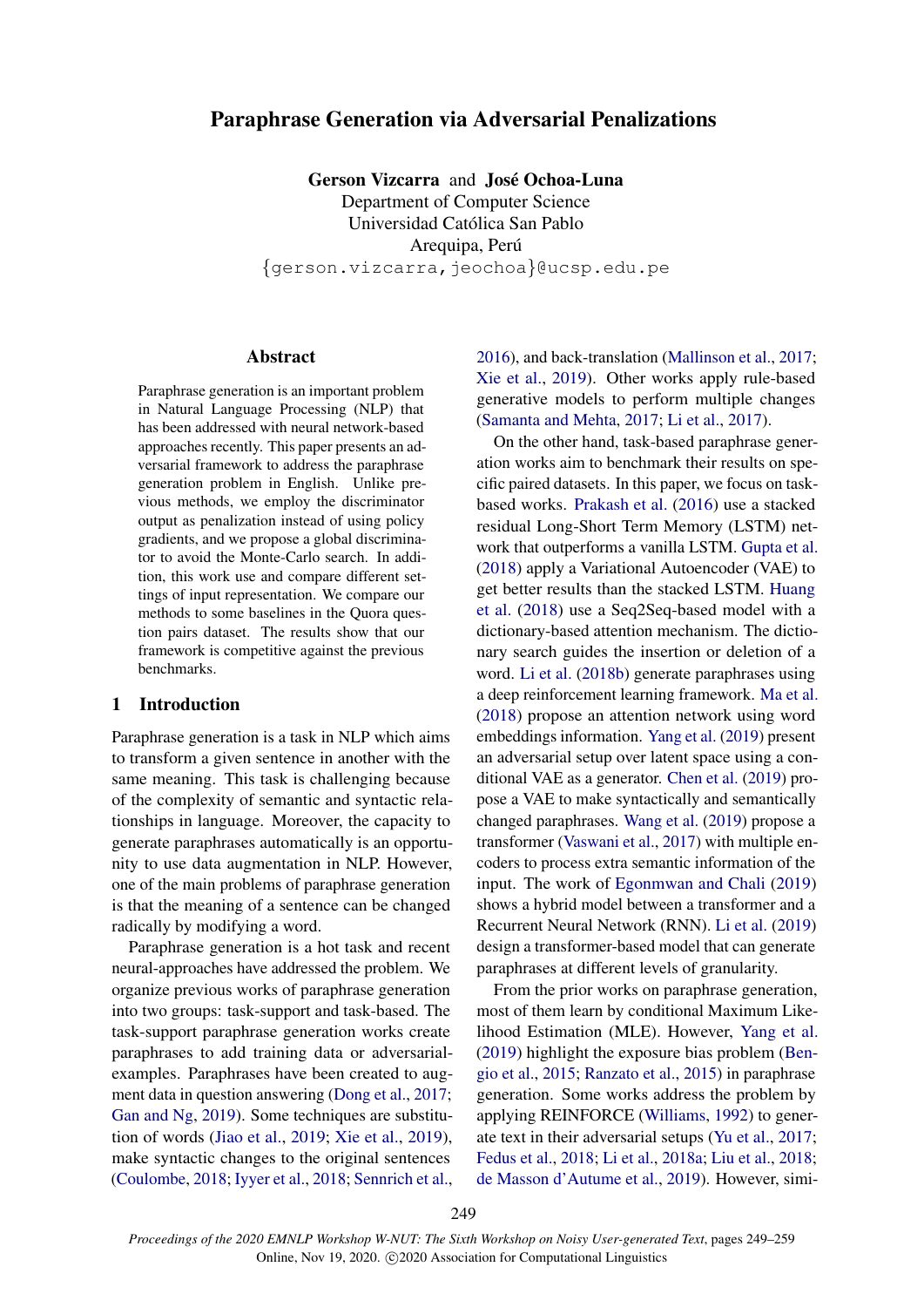lar to prior works [\(He et al.,](#page-8-10) [2019;](#page-8-10) [Lu et al.,](#page-9-9) [2019\)](#page-9-9), we observe that REINFORCE has a high variance and is difficult to tune.

At the same time, pre-trained Language Models (LMs) [\(Devlin et al.,](#page-8-11) [2019;](#page-8-11) [Peters et al.,](#page-9-10) [2018;](#page-9-10) [Radford et al.,](#page-10-10) [2019\)](#page-10-10) have outperformed previous works in many NLP tasks. An important reason is that they provide contextual representations of words, which are more specific than static word embeddings [\(Pennington et al.,](#page-9-11) [2014;](#page-9-11) [Mikolov et al.,](#page-9-12) [2013,](#page-9-12) [2018\)](#page-9-13). However, static word embeddings consume fewer resources and are faster than pretrained LMs. [Ethayarajh](#page-8-12) [\(2019\)](#page-8-12) shows that the static embeddings extracted from pre-trained LMs outperform Glove [\(Pennington et al.,](#page-9-11) [2014\)](#page-9-11) and FastText [\(Bojanowski et al.,](#page-8-13) [2017\)](#page-8-13) in many word vector benchmarks.

In this paper, we propose an adversarial model (generator-discriminator) to address the English paraphrase generation task. Unlike previous approaches, we train our model using a weighted conditional maximum likelihood by a "penalization" score given by the discriminator. Also, we test variations of our setup by changing the input representations and the Monte-Carlo search. Overall, our contributions are as follows.

- We propose the use of penalizations (discriminator outputs) in supervised adversarial setups as an alternative to the REINFORCE algorithm.
- We evaluate the substitution of the Monte-Carlo search by using a discriminator that outputs a score for each word.
- We provide an experimental analysis of the impact of input representations over a paraphrase generation model. Further, we include the use of the first-layer embeddings from pretrained language models.
- Our experiments show that our setup can generate feasible paraphrases. Furthermore, our results are competitive against prior benchmarks in the Quora question pairs dataset.

# 2 Preliminaries

Before presenting our model, we provide some preliminaries about the MLE training and REIN-FORCE algorithm in sequential problems.

# 2.1 Conditional Maximum Likelihood Estimation

The conditional MLE training for sequence to sequence tasks aims to learn the probability distribution of the estimated token  $\hat{y}_t$  constrained by an input sequence  $X_{1:T} = \{x_1, ..., x_T\}$  and a list of previous tokens  $\hat{Y}_{1:t-1} = \{\hat{y}_1, ..., \hat{y}_{t-1}\}.$  We consider the sets of tokens X and  $\hat{Y}$  in a finite vocabulary  $V$ . Given a dataset  $D$  with pairs of sequences of tokens  $X_{1:T}$ ,  $Y_{1:T}$  with length T (due to truncation and padding), the objective function  $J_{MLE}$  of conditional MLE is

$$
J_{MLE} = \mathbb{E}_{\hat{Y} \sim Y}[\sum_{t=1}^{T} \log G(\hat{y}_t | X, \hat{Y}_{1:t-1})]
$$
 (1)

Where  $G(\hat{y}_t | \hat{Y}_{1:t-1}, X)$  is the neural network that generates the word  $\hat{y}_t$ . Most works use teacher forcing [\(Williams and Zipser,](#page-10-11) [1989\)](#page-10-11) by using the correct tokens Y instead of  $\tilde{Y}$  to improve the results. In that way, the "exposure" of the network to the target words could "bias" the inference process.

## 2.2 REINFORCE

REINFORCE [\(Williams,](#page-10-8) [1992\)](#page-10-8) in sequence to sequence tasks aims to maximize the reward  $r$  of a policy (neural network) received due to the generation of the word  $\hat{y}_t$ . In similar dataset conditions, the objective function  $J_R$  of REINFORCE is

$$
J_R = \sum_{t=1}^{T} [\log G(\hat{y}_t | X, \hat{Y}_{1:t-1})] \cdot r(t) \quad (2)
$$

Instead of calculating the reward using the likelihood, most works rely on a discriminator [\(Yu et al.,](#page-10-9) [2017;](#page-10-9) [Li et al.,](#page-9-6) [2018a;](#page-9-6) [Liu et al.,](#page-9-7) [2018;](#page-9-7) [Guo et al.,](#page-8-14) [2018\)](#page-8-14) or an evaluator [\(Li et al.,](#page-9-3) [2018b\)](#page-9-3).

In REINFORCE, the discriminator/evaluator D outputs a single scalar for a whole sentence. D learns using the cross-entropy of the dataset distribution Y and the generated distribution  $\hat{Y}$ . The objective function  $J_D$  of the discriminator/evaluator is

 $J_D = -\log D(X, Y) - \log(1 - D(X, \hat{Y}))$  (3)

So, the reward function for a complete sequence is  $r(T) = D(X, \hat{Y}_{1:T})$ . However, the discriminator is trained with only completed sequences. REIN-FORCE establishes the use of Monte-Carlo search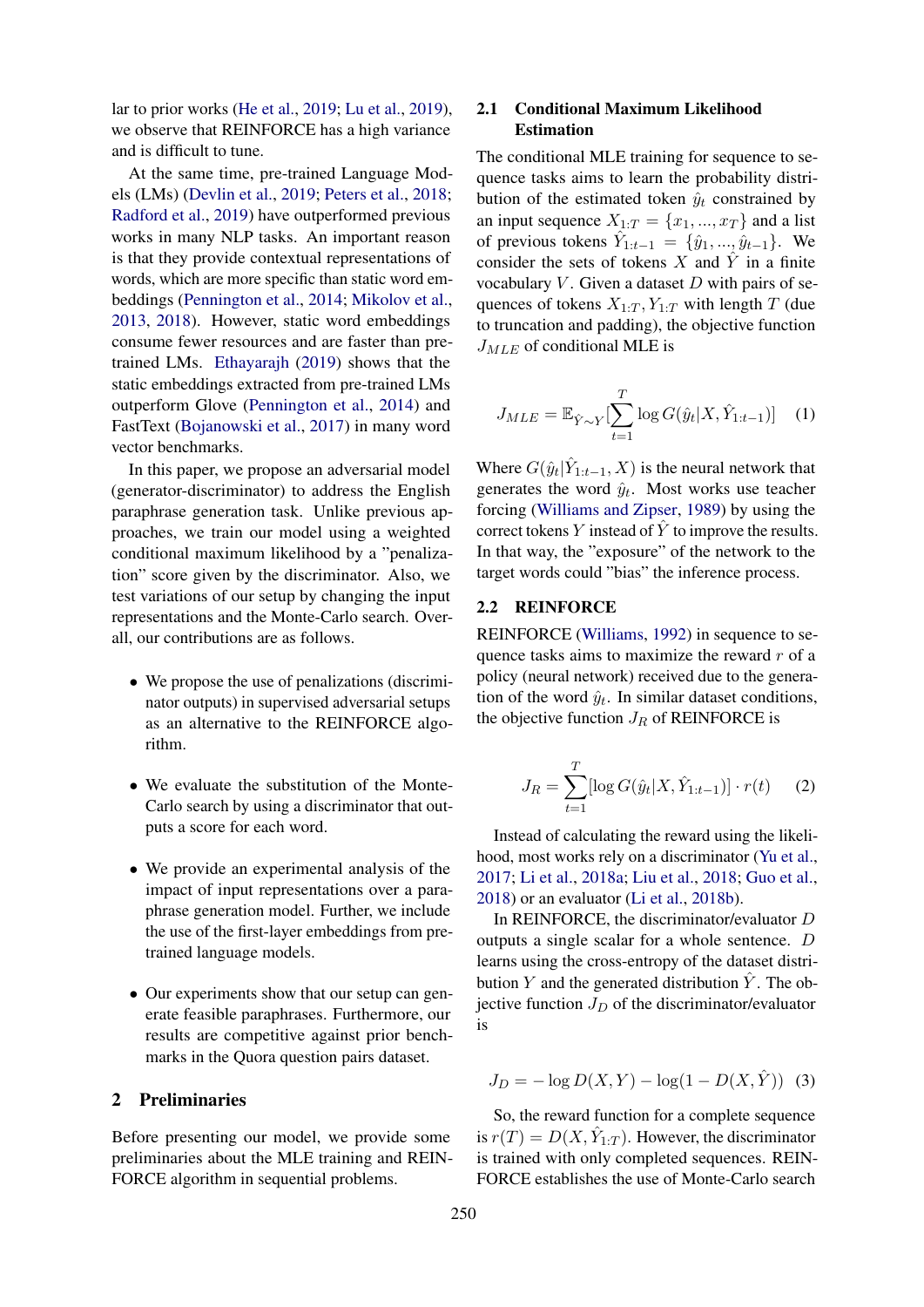with roll-out to sample possible sequences starting from incomplete ones. We define the Monte-Carlo search MC as

$$
MC^{G}(\hat{Y}_{1:t};N) = \left\{\hat{Y}_{1:T}^{1}, ..., \hat{Y}_{1:T}^{N}\right\}
$$
 (4)

In that way, the reward function for all timesteps is

$$
r(t) = \begin{cases} \n\frac{1}{N} \sum_{n=1}^{N} D(X, \hat{Y}_{1:T}^{n}), \hat{Y}_{1:T}^{n} \in MC^{G}(\hat{Y}_{1:t}; N) \\
\text{for } t < T \\
D(X, \hat{Y}_{1:T}) & \text{for } t = T \\
\end{cases} \tag{5}
$$

#### 3 Methodology

Our adversarial setup is composed of two neural networks like previous works: a generator and a discriminator. We make some observations of prior approaches to propose our model. On the one hand, MLE could suffer exposure bias when switching from train to inference. On the other hand, we observe that the REINFORCE algorithm is very fluctuating when training because it relies only on the discriminator. Furthermore, it is slow to train due to the Monte-Carlo search.

We propose a weighted conditional maximum likelihood objective to train our generator. In consequence, we take advantage of the conditional MLE principle and, also, we can guide the training using a penalization function. The penalization function is similar to the reward in REINFORCE. The conditional MLE part let us reduce the variance of training. In addition, we substitute the Monte-Carlo search by using a discriminator that outputs a score for each token.

#### 3.1 Model Architecture

We first define two sequences of tokens  $X_{1:T}$  =  ${x_1, ..., x_T}$ ,  $Y_{1:T} = {y_1, ..., y_T}$  of length T that represent a paraphrase. Let  $G_{\theta}$  and  $D_{\phi}$  be a  $\theta$ parameterized generator and a  $\phi$ -parameterized discriminator.

Given X we train  $G_{\theta}$  to produce a sequence of tokens  $\hat{Y}_{1:T} = (\hat{y}_1, ..., \hat{y}_T)$  that is similar to Y. Given X we train  $D_{\phi}$  to distinguish between Y and  $\hat{Y}$ .

In the following sections we also call  $X, Y$ , and  $\hat{Y}$  as the *condition sentence*, *target sentence*, and *generated sentence* respectively.

<span id="page-2-0"></span>

Figure 1: Architecture of generator network

# **3.1.1 Generator**  $(G_{\theta})$

Our generator is a Convolutional Sequence to Sequence (ConvS2S) model [\(Gehring et al.,](#page-8-15) [2017\)](#page-8-15). We choose this architecture over a Seq2Seq [\(Sutskever et al.,](#page-10-12) [2014\)](#page-10-12) and Transformer [\(Vaswani](#page-10-6) [et al.,](#page-10-6) [2017\)](#page-10-6) because the ConvS2S needs fewer number of parameters to achieve similar results. That let us train our framework using large batch sizes to reduce the generator variance [\(de Mas](#page-9-8)[son d'Autume et al.,](#page-9-8) [2019\)](#page-9-8). Furthermore, the model performs parallel convolutions to speed up the training time. That feature allows us to conduct more experiments.

Figure [1](#page-2-0) shows the overall architecture of  $G_{\theta}$ . We feed  $G_{\theta}$  encoder with the condition sentence embeddings (input embeddings). We add position embeddings on the encoder side. The first encoder layer is a fully connected. Then, each following layer performs iteratively: (a) one-dimensional convolutions without padding and (b) a gated linear unit over the previous layer result. We also add residual connections between non-adjacent layers.

The decoder has convolutional and attention layers interleaved. However, the decoder performs temporal convolutions to avoid leakage of future information. We achieve that by padding the input vector on the left side. There are no position embeddings on the decoder side because they produce a negative impact on the generation. At training time, we feed the decoder with the target sentence to perform convolutions in parallel. At inference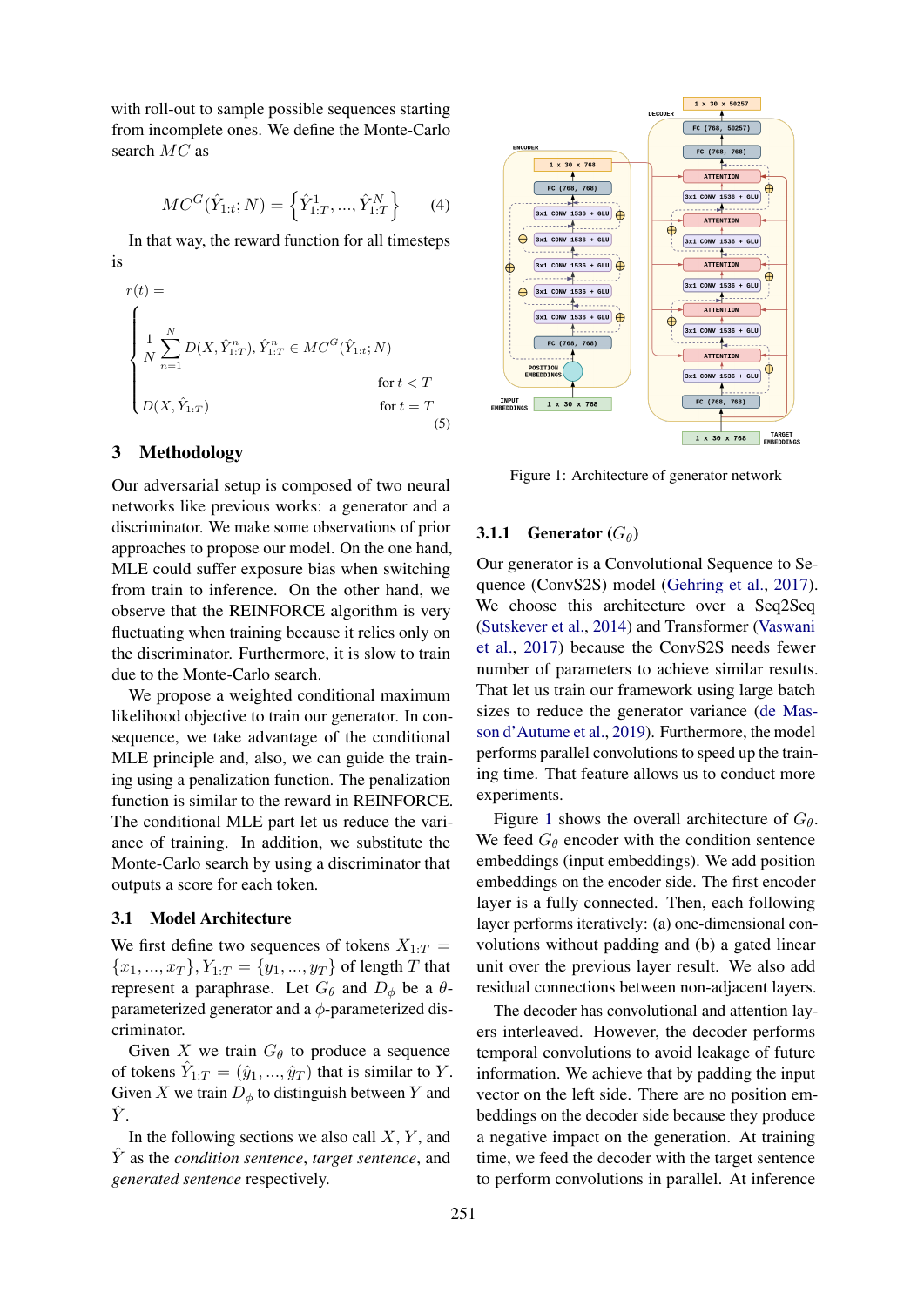<span id="page-3-0"></span>

Figure 2: Our model training. Up: Discriminator process. Down: Generator process

time, the decoder is sequential. First, we feed the decoder with our initial token. Then, we repeat two procedures until  $G_{\theta}$  generates all words: the decoder performs a forward pass and output a new token; we concatenate the new token to the previous input in order to feed the decoder. Finally, the result vector passes through two dense layers to output the vocabulary probabilities.

## 3.1.2 Discriminator  $(D_{\phi})$

The architecture of the discriminator is similar to that of the generator. We change the last fully connected layer of  $D_{\phi}$  decoder to output one number. So,  $D_{\phi}$  output one score per token. Then, we pass the result to a sigmoid layer that outputs the probability that the tokens belong to the *fake* category.

We feed the encoder with the *condition* sentence, and the decoder with either the *generated* or *target* sentence.

#### 3.2 Training

The training process of  $D_{\phi}$  and  $G_{\theta}$  are different. Figure [2](#page-3-0) shows the overall training procedure.

We first generate paraphrases for all condition sentences. We build a mixed set of sentence pairs using the *condition-target (real pairs)* and *condition-generated (fake pairs)*. In that way, we feed the discriminator with a pair of sentences.  $D_{\phi}$ outputs a score for each generated / target word. So, each pair of sentences is classified as a set of zeros and ones in the *real* or *fake* case, respectively.

<span id="page-3-2"></span> $D_{\phi}$  learns using the following function

$$
J(\phi) = -\log D_{\phi}(X, Y) - \log(1 - D_{\phi}(X, \hat{Y}))
$$
 (6)

We train  $G_{\theta}$  using a unified learning objective. We multiply the negative log-likelihood loss of each word by the result of our penalization function. The objective function  $J(\theta)$  of  $G_{\theta}$  is

<span id="page-3-1"></span>
$$
J(\theta) = -\sum_{t=1}^{T} \mathbb{E}_{\hat{Y}_{1:T} \sim Y_{1:T}} \left[ \sum_{\hat{y}_t \in \hat{Y}} \log G_{\theta}(\hat{y}_t | \hat{Y}_{1:T}, X) \cdot P_{D_{\phi}}^{G_{\theta}} \right]
$$
\n(7)

We calculate the  $G_{\theta}$  log-likelihood loss using the *real* sentence as decoder input. Nevertheless, we estimate the penalization function  $P_{D_4}^{G_6}$  $D_{\phi}^{\mathbf{G}\theta}(t)$  with the decoding inference result. Thus, we increase the loss value of tokens that tend to yield infeasible paraphrases.

 $P_D^{G_{\theta}}$  $D_{\phi}^{\mathbf{G}_{\theta}}(t)$  is the discriminator output multiplied by a constant  $k$ . The discriminator outputs scores in the interval  $[0, 1]$  according to the probability that a token is classified as *fake*. That is, tokens classified as fake receive higher penalizations.

$$
P_{D_{\phi}}^{G_{\theta}}(t) = k \cdot D_{\phi}(X, \hat{Y}_{1:T}) \tag{8}
$$

We avoid the Monte-Carlo search using our discriminator score per word. We update  $D_{\phi}$  at each training round to improve the quality of our generated sentences.

Algorithm [1](#page-4-0) presents the overall procedure to train our model. As first step, we pre-train  $G_{\theta}$  us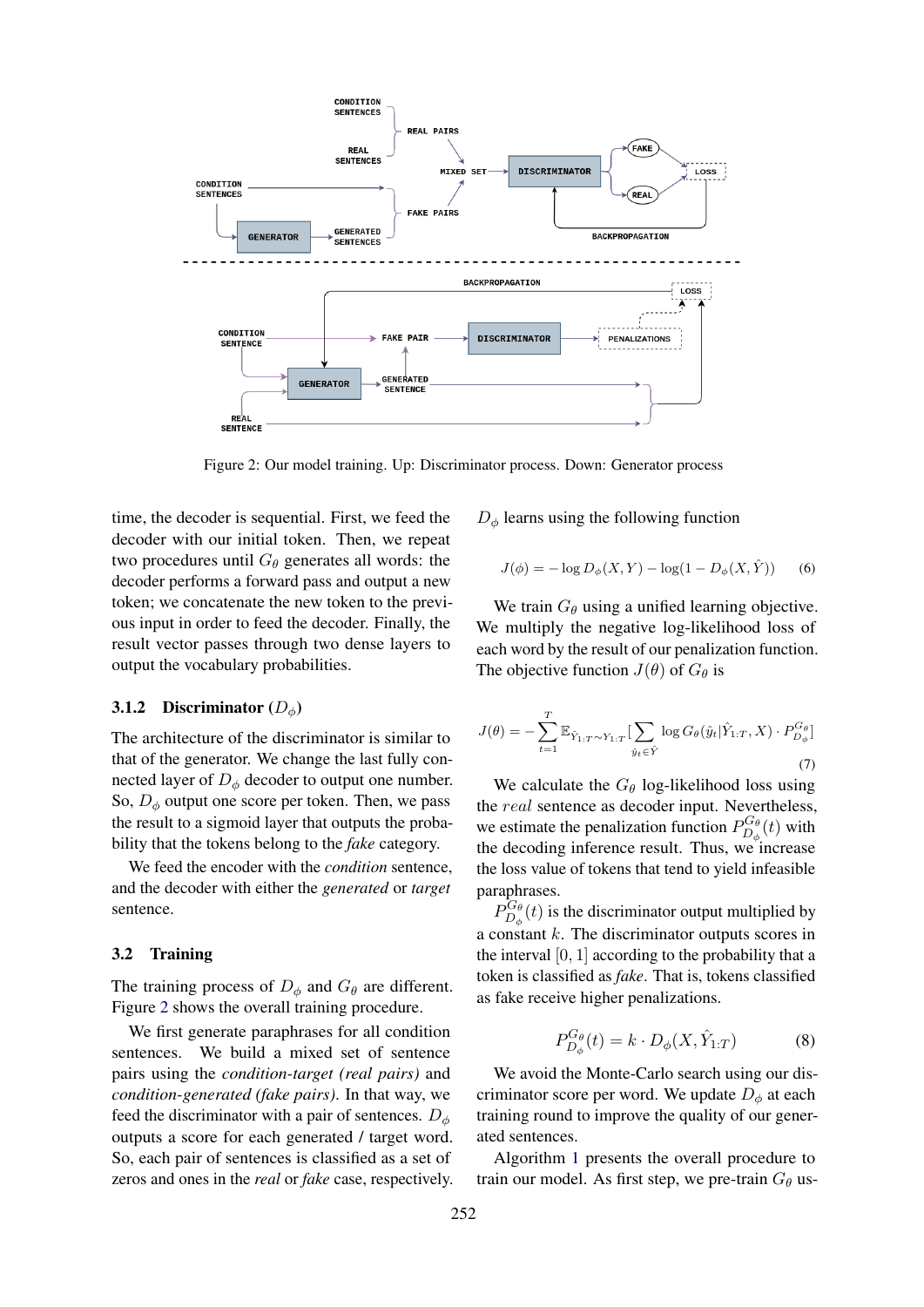ing conditional maximum likelihood with the *condition* and *target* samples. Also we pre-train  $D_{\phi}$ using supervised learning using pairs composed of *condition-real* or *condition-generated*. Then, we start the adversarial training phase for several rounds. First, we sample and calculate  $P_{D_4}^{G_{\theta}}$  $D_{\phi}^{\mathbf{G}_{\theta}}$  to train  $G_{\theta}$  using equation [7.](#page-3-1) After updating the parameters, we output a *generated* sample per *condition* sentence using  $G_{\theta}$ . That results in a balanced set of fake and real pairs to feed  $D_{\phi}$ . Finally, we train  $D_{\phi}$  with Equation [6.](#page-3-2)

Algorithm 1: Training of the model

<span id="page-4-0"></span>

| <b>Result:</b> Trained $G_{\theta}$         |
|---------------------------------------------|
| Pre-train $G_{\theta}$ .                    |
| Generate samples using $G_{\theta}$ .       |
| Pre-train $D\phi$ with fake and real pairs. |
| for <i>n rounds</i> do                      |
| for examples do                             |
| Generate a sequence using $G_{\theta}$ .    |
| Calculate $P_{D_{\phi}}^{G_{\theta}}$ .     |
| Train $G_{\theta}$ using 7                  |
| end                                         |
| Generate samples using $G_{\theta}$ .       |
| for examples $*2$ do                        |
| Train $D_{\phi}$ using 6                    |
| end                                         |
|                                             |

# 4 Experiments

In this section, we evaluate our model and compare it with prior methods. We describe the dataset used, experimental setup, baseline methods, and results of our experiments.

#### 4.1 Dataset

To test our model, we used the Quora question pairs dataset. This dataset contains paired questions associated with a label. The pairs are labeled with *1* whether they express the same idea and *0* otherwise. For this work, we decided to use only the duplicated ones. There are around *155K* duplicated questions. We observed that some questions appear in more than one pair.

We built three sets: Quora I, Quora II, and Quora III to evaluate our framework. In Quora I, we randomly selected *133K* pairs: *100K* for training, *30K* for testing, and *3K* for validation. In Quora III, we sampled *83K* pairs: *50K* for training, *30K* for testing, and *3K* for validation. In Quora II, we sampled *30K* pairs for testing which questions do not appear in the training (*50K*) and validation (*3K*) sets. That makes Quora II the most challenging

set. It is worth to notice that there are some overlaps of input questions between the training and testing sets in Quora I and III. Table [1](#page-4-1) shows the distribution of quantities of our sets.

<span id="page-4-1"></span>

| <b>Dataset</b> | Train | <b>Test</b>    | Validation |
|----------------|-------|----------------|------------|
| Ouora I        | 100K  | 30K            | 3Κ         |
| Quora II       | 50K   | $30K$ (Unique) | 3K         |
| Quora III      | 50K   | 30K            | 3K         |

Table 1: Dataset distribution.

### 4.2 Experimental setup

G and D are 5-layer ConvS2S in the encoder and decoder side. The value of  $k$  in the penalization function is 2. For all models, we use the negative log-likelihood as the loss function. We adopted the optimization algorithm Adam [\(Kingma and Ba,](#page-9-14) [2014\)](#page-9-14) for pre-training the generator and to train the discriminator. We use  $1e - 4$  as the learning rate for  $G_{\theta}$  and  $1e - 6$  for  $D_{\phi}$  without modifying the default betas. Model parameters have been initialized using uniform distribution values, as described in [\(He et al.,](#page-8-16) [2015\)](#page-8-16). We pre-trained the generator and discriminator for 20 epochs. In the adversarial training phase, we changed the learning rate to  $2e - 4$  performing 40 rounds of adversarial training. In Monte-Carlo and REINFORCE baselines, a roll-out of size four has been used. The batch size to feed our generator and discriminator is *250*. All samples were generated using greedy decoding. We tuned our hyperparameters manually. We run our experiments in a PC with Intel 9900K and Nvidia Titan RTX for two hours on average for each model. The framework used for implementation has been Pytorch 1.3 [\(Paszke et al.,](#page-9-15) [2019\)](#page-9-15).

#### 4.3 Input representations

The input representation for deep learning models is important because it is their unique information before solving a task. We tested the influence of the input representations in our results by changing the source of the embedding. In our experiments, we consider three recent methods: The Byte-level BPE extracted from the OpenAI GPT-2 [\(Radford](#page-10-10) [et al.,](#page-10-10) [2019\)](#page-10-10) with 50257 tokens, the pre-trained wordpiece embeddings from BERT proposed by [\(Devlin et al.,](#page-8-11) [2019\)](#page-8-11) with 30522 tokens, and the 1 million FastText embeddings trained on 16 billion tokens [\(Mikolov et al.,](#page-9-13) [2018\)](#page-9-13) considering the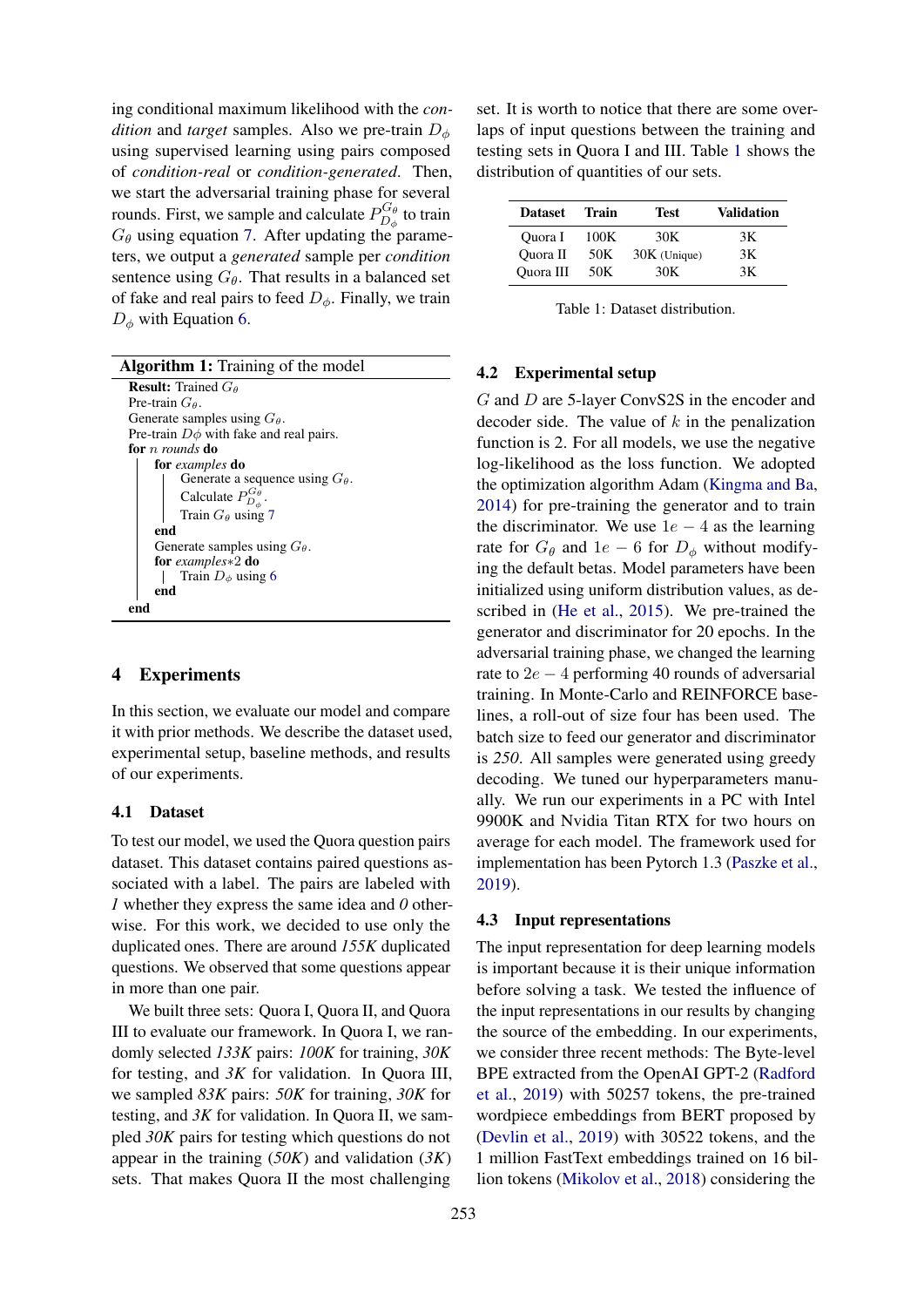<span id="page-5-1"></span>

| $GPT-2$<br><b>Target Sentence</b><br>embeddings    |                                                  | <b>BERT</b><br>embeddings                   | <b>Fasttext</b><br>embeddings                    |
|----------------------------------------------------|--------------------------------------------------|---------------------------------------------|--------------------------------------------------|
| who is best indian hacker?                         | who are the best hackers in in-<br>dia?          | who is the best seo company in<br>india?    | who are the best [UNK] in in-<br>dia ?           |
| from<br>how<br>can<br>earn<br>we<br>youtube?       | how can i make money from<br>youtube?            | how can i make money on<br>youtube?         | how can we make money from<br>gmail?             |
| how can i grow tall?                               | how can i grow taller?                           | how can i become taller?                    | how do i become tall?                            |
| which is best tv series you<br>have seen? and way? | what are the best tv series you<br>have watched? | what are the best ty movies in<br>all time? | what are the best [UNK]<br>movies you have seen? |

Table 2: Generated Sentences by changing the input representation.

100000 most common tokens in their vocabulary. We used ConvS2S architecture in all cases. We only change the input to lowercase and truncate in 30 tokens as preprocessing. Table [3](#page-5-0) shows the BLEU-2 score of the testing sets. Table [2](#page-5-1) presents some generated sentences using different input representations.

<span id="page-5-0"></span>

| Input                  |                | <b>BLEU-2</b>   |                  |
|------------------------|----------------|-----------------|------------------|
| <b>Representation</b>  | <b>Ouora</b> I | <b>Ouora</b> II | <b>Ouora</b> III |
| GPT-2 embeddings       | 44.84          | 33.48           | 42.48            |
| <b>BERT</b> embeddings | 39.03          | 19.18           | 29.28            |
| Fasttext embeddings    | 31.20          | 17.37           | 28.19            |

Table 3: Comparative results by changing the input representation.

As can be seen in Table [3,](#page-5-0) the ConvS2S architecture that uses the Byte level BPE embeddings surpasses the BERT embeddings in 11.13 points in the BLEU score in average, and in 14.68 to the Fast-Text. Also, the generated texts of Table [2](#page-5-1) presents a correlation with the BLEU scores. The results confirm the superiority of embeddings extracted from contextualizing environments against traditional embeddings. Overall, the presented results indicate that the byte-level BPE embeddings from GPT-2 are the most suitable input representation for our framework.

### 4.4 Automatic evaluation

We used some automatic metrics to evaluate our framework and compare it with other methods. We use BLEU [\(Papineni et al.,](#page-9-16) [2002\)](#page-9-16) which evaluates similarities between n-grams, ROUGE [\(Lin,](#page-9-17) [2004\)](#page-9-17) which is a common metric in text summarization, METEOR [\(Denkowski and Lavie,](#page-8-17) [2014\)](#page-8-17) that considers synonyms, and iBleu [\(Sun and Zhou,](#page-10-13) [2012\)](#page-10-13) which penalizes similarities with the source sentence (parroting), as [Li et al.](#page-9-5) [\(2019\)](#page-9-5); [Mao and Lee](#page-9-18) [\(2019\)](#page-9-18); [Qian et al.](#page-10-14) [\(2019\)](#page-10-14) suggest. We consider the following methods as baselines of our research. In all cases, we extracted directly the results reported from their publications.

VAE-SVG and VAE-SVG-eq from [Gupta et al.](#page-8-4) [\(2018\)](#page-8-4): A variational autoencoder and its modification with fewer parameters. RbM-SL and RbM-IRL from [Li et al.](#page-9-3) [\(2018b\)](#page-9-3): Reinforcement learning method with an evaluator trained with supervised learning and another with inverse reinforcement learning. DNPG from [Li et al.](#page-9-5) [\(2019\)](#page-9-5): Multigranularity encoder and decoder framework using multi-head attention. GAP from [Yang et al.](#page-10-4) [\(2019\)](#page-10-4): Generative model using REINFORCE with two losses per word. TranSEQ from [Egonmwan](#page-8-7) [and Chali](#page-8-7) [\(2019\)](#page-8-7): Model with a transformer encoder and an RNN decoder. Our implementation of ConvS2S from [Gehring et al.](#page-8-15) [\(2017\)](#page-8-15) using bytelevel BPE. Our implementation of Transformer from [Vaswani et al.](#page-10-6) [\(2017\)](#page-10-6) using byte-level BPE as initial embeddings. Our model setup using REIN-FORCE and another with only Monte-Carlo search.

We compared our results using similar configurations of prior works to make a fair comparison. Quora I and III are identical to the sets of [Gupta](#page-8-4) [et al.](#page-8-4) [\(2018\)](#page-8-4); [Yang et al.](#page-10-4) [\(2019\)](#page-10-4); [Egonmwan and](#page-8-7) [Chali](#page-8-7) [\(2019\)](#page-8-7). Quora I and II are analogous to the sets proposed by [Li et al.](#page-9-3) [\(2018b\)](#page-9-3). Also, the Quora I set is similar to the set of [Li et al.](#page-9-5) [\(2019\)](#page-9-5).

Table [4,](#page-6-0) [5,](#page-6-0) and [6](#page-6-0) show the results for Quora I, II, and III corpora respectively. The results presented refer to the scores of testing sets. Conv-Adv-MC refers to the method with Monte-Carlo discriminator and Conv-Adv-S, to our discriminator. The best results in each metric are in bold.

The automatic evaluation results show that our models are competitive against the state of the art baselines. Moreover, the Conv-Adv-S has slightly higher scores than previous methods in Quora I and III. However, RBM-SL is still the best method for generating paraphrases that are completely differ-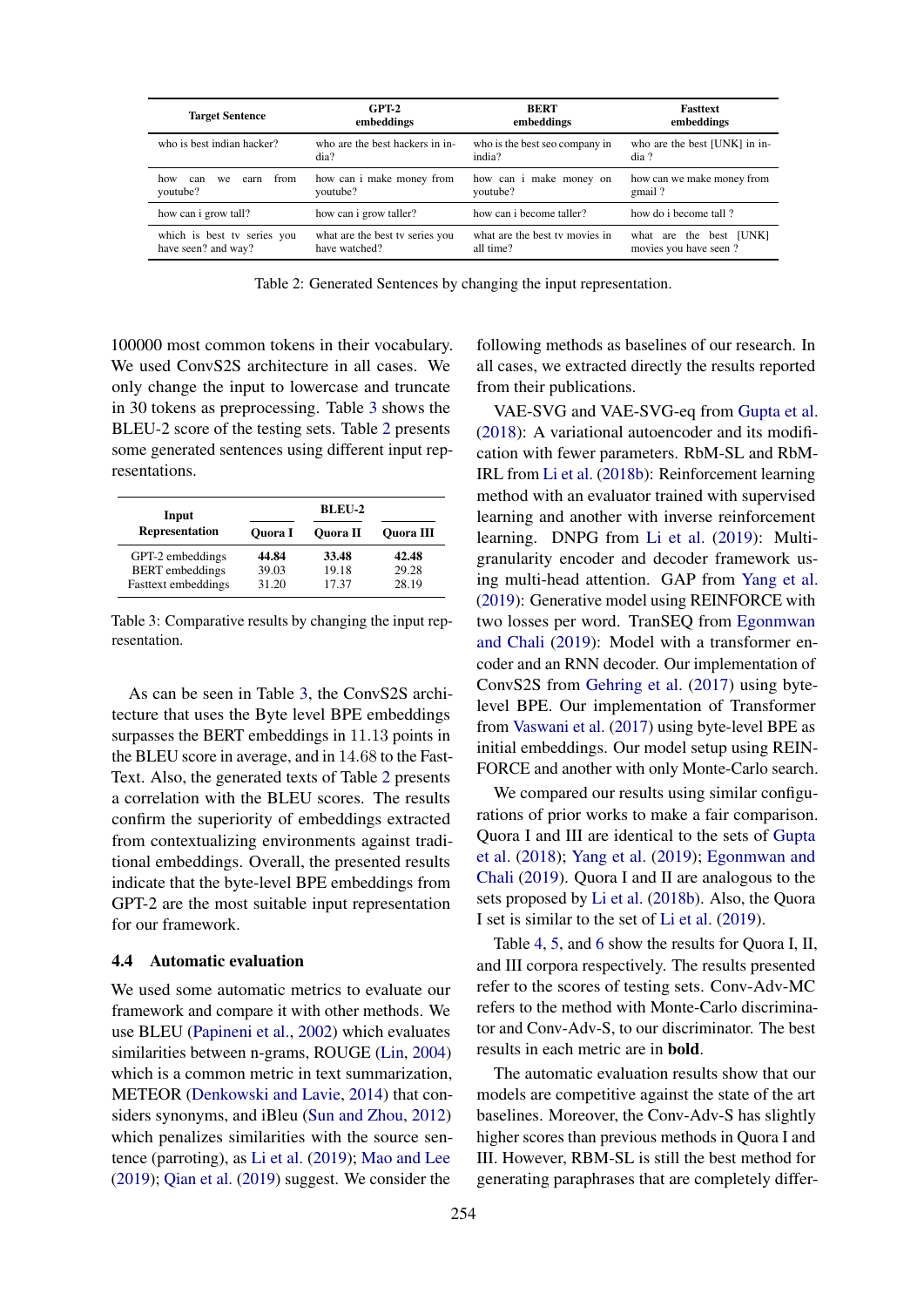<span id="page-6-0"></span>

| Proposed            |        |        |       | Ouora I |         |               |
|---------------------|--------|--------|-------|---------|---------|---------------|
| Model               | BLEU-2 | BLEU-4 | iBLEU | ROUGE-1 | ROUGE-2 | <b>METEOR</b> |
| <b>VAE-SVG</b>      |        | 22.50  | ٠     | ٠       |         | 25.50         |
| VAE-SVG-eq          |        | 22.90  | ۰     | ٠       |         | 25.50         |
| RbM-SL              | 43.54  | ۰      | ۰     | 64.39   | 38.11   | 32.84         |
| RbM-IRL             | 43.09  | ۰      |       | 64.02   | 37.72   | 31.97         |
| <b>DNPG</b>         |        | 25.03  | 18.01 | 63.73   | 37.75   | ۰             |
| GAP                 | 44.83  | ۰      |       | ۰       |         | 32.48         |
| TranSEO             | 38.75  | ٠      |       | ۰       |         | 35.84         |
| Transformer         | 42.03  | 26.56  | 20.17 | 57.80   | 34.25   | 29.06         |
| ConvS <sub>2S</sub> | 44.84  | 29.44  | 21.20 | 61.72   | 38.48   | 31.28         |
| <b>REINFORCE</b>    | 43.96  | 28.87  | 20.86 | 60.43   | 37.53   | 31.12         |
| Conv-Adv-MC         | 44.65  | 29.48  | 21.08 | 61.18   | 38.03   | 31.01         |
| Conv-Adv-S (ours)   | 44.84  | 29.07  | 21.40 | 60.34   | 37.09   | 31.27         |

Table 4: Comparative results on Quora I.

| Proposed            | Ouora II |         |         |               |
|---------------------|----------|---------|---------|---------------|
| Model               | BLEU-2   | ROUGE-1 | ROUGE-2 | <b>METEOR</b> |
| RbM-SL              | 35.81    | 57.34   | 31.09   | 28.12         |
| RbM-IRL             | 34.79    | 56.86   | 29.90   | 26.67         |
| Transformer         | 25.45    | 38.57   | 18.22   | 17.71         |
| Conv <sub>S2S</sub> | 33.48    | 48.30   | 26.83   | 23.07         |
| <b>REINFORCE</b>    | 32.41    | 47.58   | 26.19   | 22.15         |
| $Conv-Adv-MC$       | 32.73    | 47.76   | 26.63   | 22.58         |
| Conv-Adv-S          | 33.27    | 47.73   | 26.25   | 23.03         |

Table 5: Comparative results on Quora II.

| Proposed            | Ouora III |        |               |  |
|---------------------|-----------|--------|---------------|--|
| Model               | BLEU-2    | BLEU-4 | <b>METEOR</b> |  |
| <b>VAE-SVG</b>      |           | 17.1   | 22.20         |  |
| VAE-SVG-eq          |           | 17.4   | 22.20         |  |
| GAP                 | 37.18     |        | 22.24         |  |
| TranSEO             | 38.75     |        | 33.73         |  |
| Transformer         | 35.74     | 16.48  | 24.73         |  |
| Conv <sub>S2S</sub> | 42.48     | 27.02  | 29.52         |  |
| <b>REINFORCE</b>    | 42.05     | 26.73  | 29.20         |  |
| Conv-Adv-MC         | 41.98     | 26.84  | 29.45         |  |
| $Conv-Adv-S$        | 42.81     | 27.33  | 29.70         |  |

Table 6: Comparative results on Quora III.

ent than the training set (Quora II).

The scores on BLEU and ROUGE indicate that our model produces paraphrases that are more similar to the targets. Also, the iBLEU scores suggest that our model generates more diverse paraphrases than some of the prior works. However, the METEOR scores indicate that some of the previous baselines use more synonyms when generating paraphrases than our model does.

# 4.5 Human evaluation

We make a human evaluation of the generated models because we believe that the automatic evaluation is not always accurate. We randomly select 120 condition-target questions and the generated of two methods of the Quora I testing set, and we distribute them to 4 evaluators using a form. We ask the evaluators to verify three main aspects in scores from 1 to 5:

- Relevance: Whether the paraphrase has the same meaning of the original sentence and does not lose information.
- Fluency: Whether the paraphrase has a correct grammar and use of vocabulary.
- Diversity: Whether the paraphrase varies syntactically and semantically.

Table [7](#page-6-1) presents the average ratings given by human evaluators. It is worth to notice that all appraisals are from 1 to 5, being five the highest score.

<span id="page-6-1"></span>

| Model                                    | Relevance    | Fluency      | Diversity    |
|------------------------------------------|--------------|--------------|--------------|
| Reference                                | 3.97         | 4.42         | 3.22         |
| Conv <sub>S2S</sub><br>Conv-Adv-S (ours) | 3.98<br>3.97 | 4.32<br>4.24 | 2.65<br>2.77 |

Table 7: Results of human evaluation.

From the results, we analyze each evaluated aspect: The three paraphrases have equivalent Relevance scores. We infer that this is due to some reference examples that lose some extra information in the paraphrase and for the random sampling. Overall, the scores indicate that our model can produce paraphrases that are highly related to the original input questions.

Although the ConvS2S model has a better fluency than our method with non-statistical significant differences (paired t-test, p-value∼0.21), both are near the reference examples. We believe that the process of correcting some specific words could cause disorder when decoding some sentences. Besides, we assume that another decoding algorithm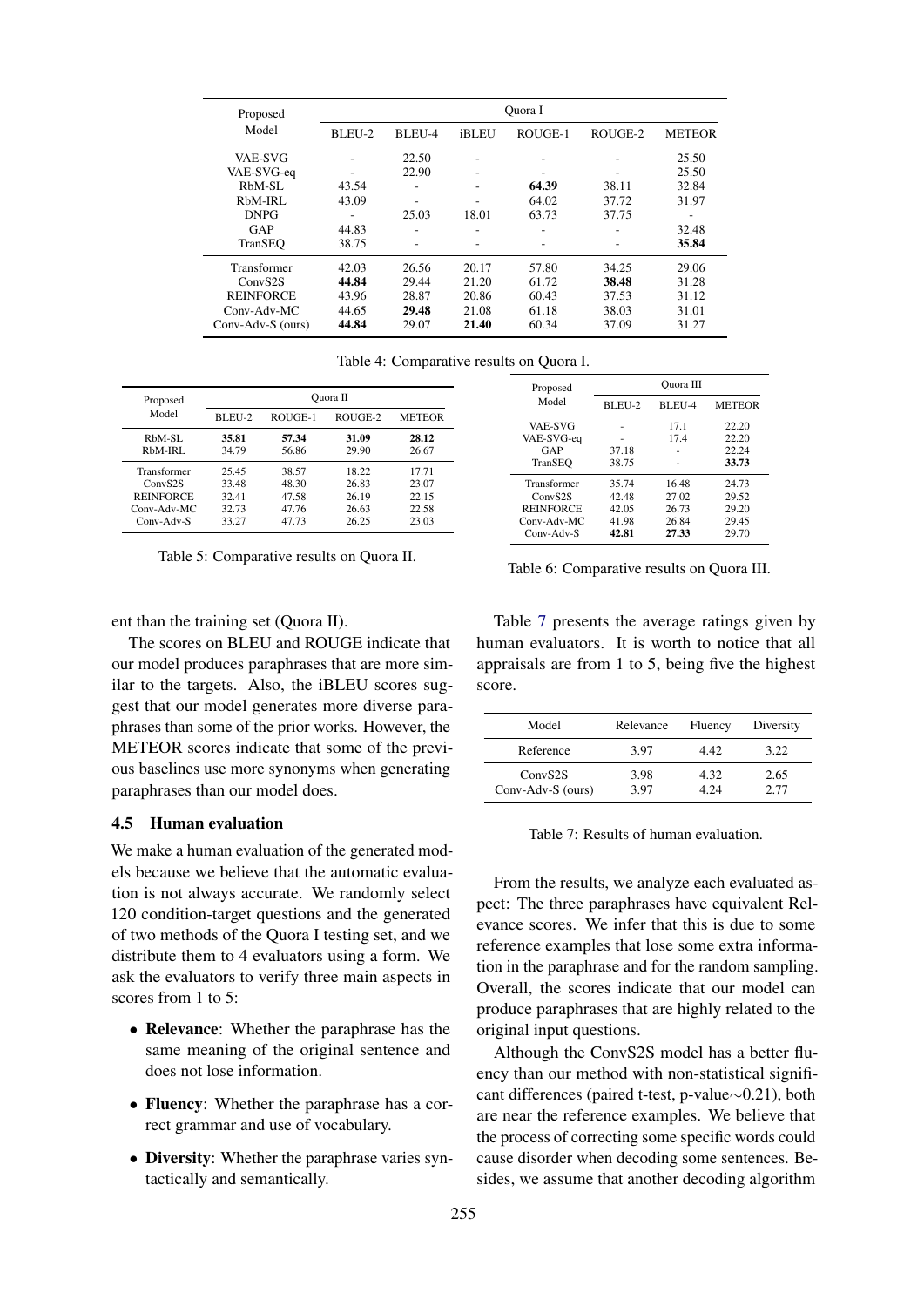<span id="page-7-0"></span>

| <b>Input Sentence</b>                                                  | ConvS <sub>2S</sub>                                                   | Conv-Adv-S (ours)                                                                                                   | <b>Target sentence</b>                                         |
|------------------------------------------------------------------------|-----------------------------------------------------------------------|---------------------------------------------------------------------------------------------------------------------|----------------------------------------------------------------|
| what is the difference between                                         | what is the difference between                                        | what is the difference between                                                                                      | what is the difference between                                 |
| militants and terrorists?                                              | terrorists and terrorists?                                            | a person and terrorists?                                                                                            | terrorists and militants?                                      |
| who is going to win, trump or                                          | who will win the election,                                            | who will win, trump or clin-                                                                                        | who will win, trump or clin-                                   |
| hillary?                                                               | trump or clinton?                                                     | ton?                                                                                                                | ton?                                                           |
| is it possible to advertise on<br>quora?                               | is it possible to advertise on<br>quora?                              | promotion<br>allowed<br>is.<br>$\Omega$<br>quora?                                                                   | can we advertise our business<br>on quora?                     |
| how do you train your memory                                           | how do i memorize my mem-                                             | how can i memorize things                                                                                           | how can i memorize things                                      |
| to memorize things fast?                                               | ory?                                                                  | faster?                                                                                                             | faster?                                                        |
| what are the top 5 mobile app<br>development companies in in-<br>dia?  | what are the top 5 mobile app<br>development companies in in-<br>dia? | which is the best mobile app<br>development company in in-<br>dia?                                                  | what is the best mobile app de-<br>velopment company in india? |
| how can i persuade my parents                                          | how do i convince my parents                                          | how do i let my parents to let                                                                                      | how do i convince my parents                                   |
| to let me wear makeup?                                                 | to let me wear makeup?                                                | me wear makeup?                                                                                                     | to let me wear makeup?                                         |
| why doesn't germany pursues<br>indigenous jet engine develop-<br>ment? | why doesn't germany angulic<br>in the world?                          | the<br>doesn't<br>why<br>germany<br>always a bit of it's lim-<br>ited/2.2.2.50 $&$ sandys have<br>been fired in the | why doesn't germany produce<br>jet engines?                    |

Table 8: Generated sentences on Quora I testing set.

could benefit the generation of fluent paraphrases.

Our model produces more diverse sentences than ConvS2S does. However, the difference is not statistical significant (p-value∼0.19). Also, the reference sentences are still more diverse than the outputs of our model. We believe that a penalization function for similarity with the source sentence could help to improve the results.

Overall, human evaluation shows that our model produces relevant and fluent paraphrases, which indicates that our model works properly. Although we improved the diversity factor of the ConvS2S, it is still non-comparable with the variety of the original distribution.

As a case study, Table [8](#page-7-0) presents some of the sentences that our model and the ConvS2S generated in the test set of Quora I. We color the cells depending on our criterion of the quality of each paraphrase. The red color represents a bad paraphrase (a repetition from the source question, a nonsense sentence, or a not related question). The yellow color represents a paraphrase with some missing information. The green color represents a correct paraphrase.

### 4.6 Discussion

The presented results on the experimentation of the representations of the input show that the embeddings of pre-trained models are better input representations than the ones provided by classic algorithms of word-embeddings. The results concur with the study of [\(Ethayarajh,](#page-8-12) [2019\)](#page-8-12). Furthermore, we found that the input representation has a high

impact on the framework results (difference up to 14.68). Also, the results indicate that the GPT-2 has more robust embeddings in the first layer than the ones provided by BERT. We infer that BERT relies more on its contextual similarities calculated in its higher layers than GPT-2 does, as is suggested in previous studies [\(Ethayarajh,](#page-8-12) [2019;](#page-8-12) [Hoover et al.,](#page-8-18) [2019\)](#page-8-18).

The comparison with previous baselines indicates that our framework achieves competitive results against the state-of-the-art methods considering all automatic metrics. Further, we improved some benchmarks on BLEU, ROUGE, and ME-TEOR. The results indicate that the weighted adversarial loss is a suitable option to REINFORCE, and it provides generation diversity to our ConvS2S implementation (improvement of 0.12 in human evaluation). The BLEU and ROUGE scores indicate that our model has similarities with the target questions. However, it also has a lack of diversity as the METEOR score shows. Similar to [\(Qian](#page-10-14) [et al.,](#page-10-14) [2019;](#page-10-14) [Banerjee and Lavie,](#page-8-19) [2005\)](#page-8-19), the results from the automatic evaluation concur with the human evaluation, especially on diversity.

# 5 Conclusions

We propose an adversarial setup to address the paraphrase generation task. The automatic evaluation results show some improvements over previous baselines. The human evaluation suggests a tradeoff between the fluency and diversity of the generated paraphrases of the fine-tuned model. We conclude that our setup is a suitable option to RE-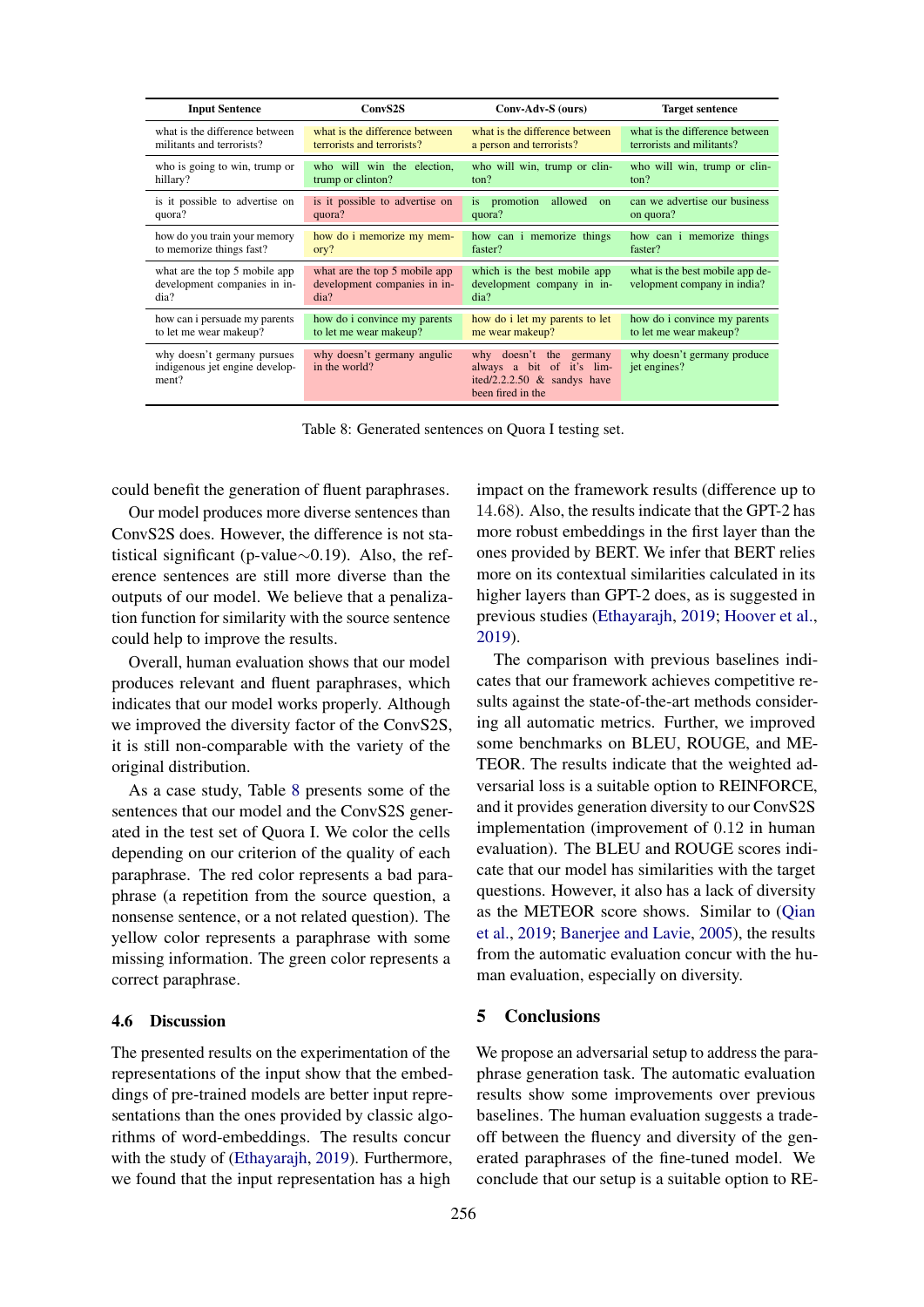INFORCE and MLE training. In addition, the case study shows that our method helps to improve the quality of paraphrases in general.

### Acknowledgments

This work was supported by grant 234-2015- FONDECYT (Master Program) from Cienciactiva of the National Council for Science, Technology and Technological Innovation (CONCYTEC-PERU).

## References

- <span id="page-8-19"></span>Satanjeev Banerjee and Alon Lavie. 2005. Meteor: An automatic metric for mt evaluation with improved correlation with human judgments. In *Proceedings of the acl workshop on intrinsic and extrinsic evaluation measures for machine translation and/or summarization*, pages 65–72.
- <span id="page-8-8"></span>Samy Bengio, Oriol Vinyals, Navdeep Jaitly, and Noam Shazeer. 2015. Scheduled sampling for sequence prediction with recurrent neural networks. In *Advances in Neural Information Processing Systems*, pages 1171–1179.
- <span id="page-8-13"></span>Piotr Bojanowski, Edouard Grave, Armand Joulin, and Tomas Mikolov. 2017. [Enriching word vectors with](https://doi.org/10.1162/tacl_a_00051) [subword information.](https://doi.org/10.1162/tacl_a_00051) *Transactions of the Association for Computational Linguistics*, 5:135–146.
- <span id="page-8-6"></span>Mingda Chen, Qingming Tang, Sam Wiseman, and Kevin Gimpel. 2019. Controllable paraphrase generation with a syntactic exemplar. In *Proceedings of the 57th Annual Meeting of the Association for Computational Linguistics*, pages 5972–5984.
- <span id="page-8-2"></span>Claude Coulombe. 2018. Text data augmentation made simple by leveraging nlp cloud apis. *arXiv preprint arXiv:1812.04718*.
- <span id="page-8-17"></span>Michael Denkowski and Alon Lavie. 2014. Meteor universal: Language specific translation evaluation for any target language. In *Proceedings of the EACL 2014 Workshop on Statistical Machine Translation*.
- <span id="page-8-11"></span>Jacob Devlin, Ming-Wei Chang, Kenton Lee, and Kristina Toutanova. 2019. [BERT: Pre-training of](https://doi.org/10.18653/v1/N19-1423) [deep bidirectional transformers for language under](https://doi.org/10.18653/v1/N19-1423)[standing.](https://doi.org/10.18653/v1/N19-1423) In *Proceedings of the 2019 Conference of the North American Chapter of the Association for Computational Linguistics: Human Language Technologies, Volume 1 (Long and Short Papers)*, pages 4171–4186, Minneapolis, Minnesota. Association for Computational Linguistics.
- <span id="page-8-0"></span>Li Dong, Jonathan Mallinson, Siva Reddy, and Mirella Lapata. 2017. Learning to paraphrase for question answering. In *Proceedings of the 2017 Conference on Empirical Methods in Natural Language Processing*, pages 875–886.
- <span id="page-8-7"></span>Elozino Egonmwan and Yllias Chali. 2019. Transformer and seq2seq model for paraphrase generation. In *Proceedings of the 3rd Workshop on Neural Generation and Translation*, pages 249–255.
- <span id="page-8-12"></span>Kawin Ethayarajh. 2019. How contextual are contextualized word representations? comparing the geometry of bert, elmo, and gpt-2 embeddings. In *Proceedings of the 2019 Conference on Empirical Methods in Natural Language Processing and the 9th International Joint Conference on Natural Language Processing (EMNLP-IJCNLP)*, pages 55–65.
- <span id="page-8-9"></span>William Fedus, Ian Goodfellow, and Andrew M Dai. 2018. Maskgan: Better text generation via filling in the . *arXiv preprint arXiv:1801.07736*.
- <span id="page-8-1"></span>Wee Chung Gan and Hwee Tou Ng. 2019. Improving the robustness of question answering systems to question paraphrasing. In *Proceedings of the 57th Annual Meeting of the Association for Computational Linguistics*, pages 6065–6075.
- <span id="page-8-15"></span>Jonas Gehring, Michael Auli, David Grangier, Denis Yarats, and Yann N Dauphin. 2017. Convolutional sequence to sequence learning. In *Proceedings of the 34th International Conference on Machine Learning-Volume 70*, pages 1243–1252. JMLR. org.
- <span id="page-8-14"></span>Jiaxian Guo, Sidi Lu, Han Cai, Weinan Zhang, Yong Yu, and Jun Wang. 2018. Long text generation via adversarial training with leaked information. In *Thirty-Second AAAI Conference on Artificial Intelligence*.
- <span id="page-8-4"></span>Ankush Gupta, Arvind Agarwal, Prawaan Singh, and Piyush Rai. 2018. A deep generative framework for paraphrase generation. In *Thirty-Second AAAI Conference on Artificial Intelligence*.
- <span id="page-8-16"></span>Kaiming He, Xiangyu Zhang, Shaoqing Ren, and Jian Sun. 2015. Delving deep into rectifiers: Surpassing human-level performance on imagenet classification. In *Proceedings of the IEEE international conference on computer vision*, pages 1026–1034.
- <span id="page-8-10"></span>Tianxing He, Jingzhao Zhang, Zhiming Zhou, and James Glass. 2019. Quantifying exposure bias for neural language generation. *arXiv preprint arXiv:1905.10617*.
- <span id="page-8-18"></span>Benjamin Hoover, Hendrik Strobelt, and Sebastian Gehrmann. 2019. exbert: A visual analysis tool to explore learned representations in transformers models. *arXiv preprint arXiv:1910.05276*.
- <span id="page-8-5"></span>Shaohan Huang, Yu Wu, Furu Wei, and Ming Zhou. 2018. Dictionary-guided editing networks for paraphrase generation. *arXiv preprint arXiv:1806.08077*.
- <span id="page-8-3"></span>Mohit Iyyer, John Wieting, Kevin Gimpel, and Luke Zettlemoyer. 2018. Adversarial example generation with syntactically controlled paraphrase networks. In *Proceedings of the 2018 Conference of the North*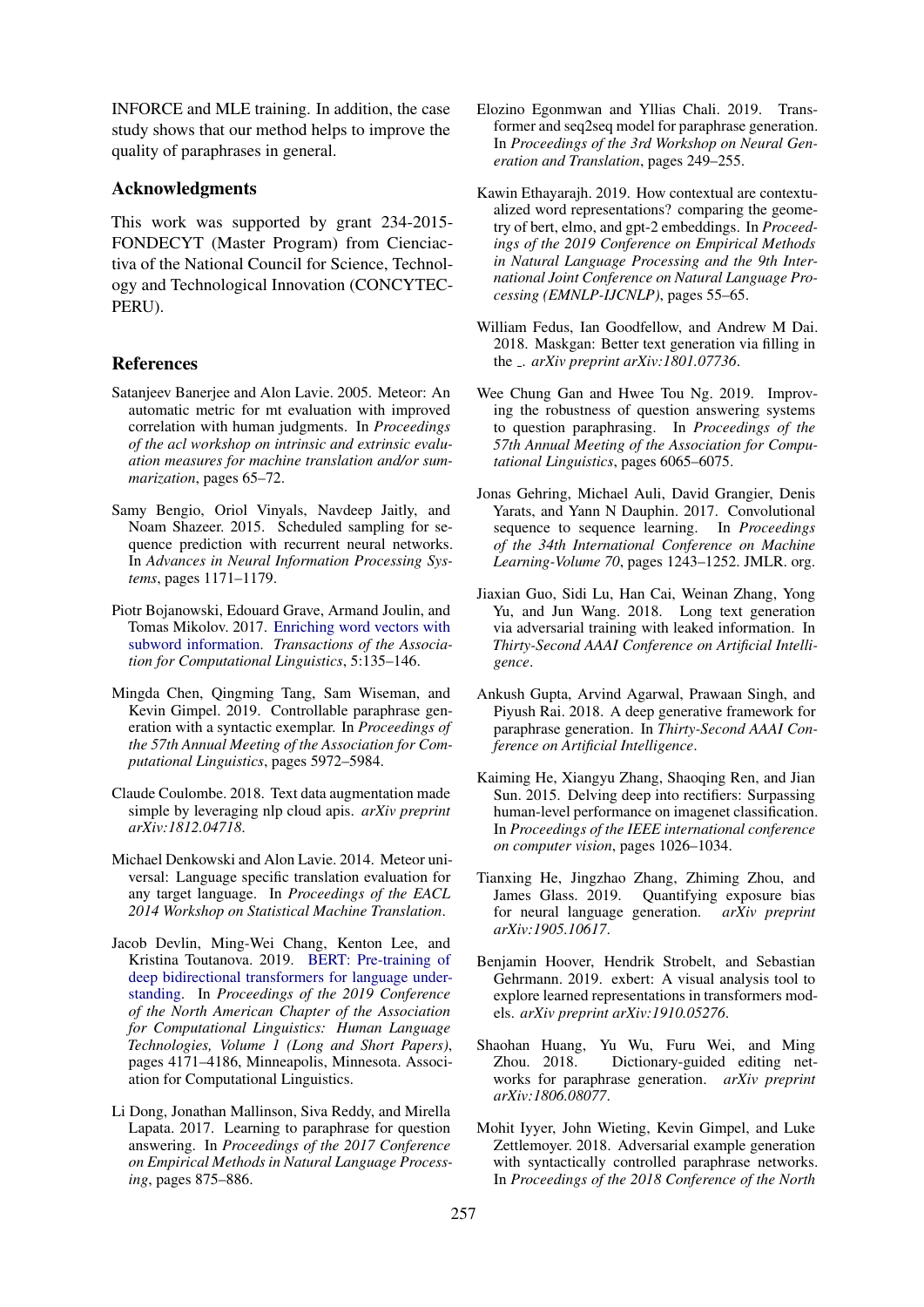*American Chapter of the Association for Computational Linguistics: Human Language Technologies, Volume 1 (Long Papers)*, volume 1, pages 1875– 1885.

- <span id="page-9-0"></span>Xiaoqi Jiao, Yichun Yin, Lifeng Shang, Xin Jiang, Xiao Chen, Linlin Li, Fang Wang, and Qun Liu. 2019. Tinybert: Distilling bert for natural language understanding. *arXiv preprint arXiv:1909.10351*.
- <span id="page-9-14"></span>Diederik P Kingma and Jimmy Ba. 2014. Adam: A method for stochastic optimization. *arXiv preprint arXiv:1412.6980*.
- <span id="page-9-6"></span>Yang Li, Quan Pan, Suhang Wang, Tao Yang, and Erik Cambria. 2018a. A generative model for category text generation. *Information Sciences*, 450:301– 315.
- <span id="page-9-2"></span>Yitong Li, Trevor Cohn, and Timothy Baldwin. 2017. Robust training under linguistic adversity. In *Proceedings of the 15th Conference of the European Chapter of the Association for Computational Linguistics: Volume 2, Short Papers*, volume 2, pages 21–27.
- <span id="page-9-3"></span>Zichao Li, Xin Jiang, Lifeng Shang, and Hang Li. 2018b. Paraphrase generation with deep reinforcement learning. In *Proceedings of the 2018 Conference on Empirical Methods in Natural Language Processing*, pages 3865–3878.
- <span id="page-9-5"></span>Zichao Li, Xin Jiang, Lifeng Shang, and Qun Liu. 2019. Decomposable neural paraphrase generation. In *Proceedings of the 57th Annual Meeting of the Association for Computational Linguistics*, pages 3403– 3414.
- <span id="page-9-17"></span>Chin-Yew Lin. 2004. [ROUGE: A package for auto](https://www.aclweb.org/anthology/W04-1013)[matic evaluation of summaries.](https://www.aclweb.org/anthology/W04-1013) In *Text Summarization Branches Out*, pages 74–81, Barcelona, Spain. Association for Computational Linguistics.
- <span id="page-9-7"></span>Xinyue Liu, Xiangnan Kong, Lei Liu, and Kuorong Chiang. 2018. Treegan: Syntax-aware sequence generation with generative adversarial networks. *arXiv preprint arXiv:1808.07582*.
- <span id="page-9-9"></span>Sidi Lu, Lantao Yu, Siyuan Feng, Yaoming Zhu, and Weinan Zhang. 2019. Cot: Cooperative training for generative modeling of discrete data. In *International Conference on Machine Learning*, pages 4164–4172.
- <span id="page-9-4"></span>Shuming Ma, Xu Sun, Wei Li, Sujian Li, Wenjie Li, and Xuancheng Ren. 2018. Query and output: Generating words by querying distributed word representations for paraphrase generation. In *Proceedings of the 2018 Conference of the North American Chapter of the Association for Computational Linguistics: Human Language Technologies, Volume 1 (Long Papers)*, pages 196–206.
- <span id="page-9-1"></span>Jonathan Mallinson, Rico Sennrich, and Mirella Lapata. 2017. Paraphrasing revisited with neural machine translation. In *Proceedings of the 15th Conference*

*of the European Chapter of the Association for Computational Linguistics: Volume 1, Long Papers*, volume 1, pages 881–893.

- <span id="page-9-18"></span>Hong-Ren Mao and Hung-Yi Lee. 2019. Polly want a cracker: Analyzing performance of parroting on paraphrase generation datasets. In *Proceedings of the 2019 Conference on Empirical Methods in Natural Language Processing and the 9th International Joint Conference on Natural Language Processing (EMNLP-IJCNLP)*, pages 5962–5970.
- <span id="page-9-8"></span>Cyprien de Masson d'Autume, Shakir Mohamed, Mihaela Rosca, and Jack Rae. 2019. Training language gans from scratch. In *Advances in Neural Information Processing Systems*, pages 4302–4313.
- <span id="page-9-13"></span>Tomas Mikolov, Edouard Grave, Piotr Bojanowski, Christian Puhrsch, and Armand Joulin. 2018. [Ad](https://www.aclweb.org/anthology/L18-1008)[vances in pre-training distributed word representa](https://www.aclweb.org/anthology/L18-1008)[tions.](https://www.aclweb.org/anthology/L18-1008) In *Proceedings of the Eleventh International Conference on Language Resources and Evaluation (LREC-2018)*, Miyazaki, Japan. European Languages Resources Association (ELRA).
- <span id="page-9-12"></span>Tomas Mikolov, Ilya Sutskever, Kai Chen, Greg S Corrado, and Jeff Dean. 2013. Distributed representations of words and phrases and their compositionality. In *Advances in neural information processing systems*, pages 3111–3119.
- <span id="page-9-16"></span>Kishore Papineni, Salim Roukos, Todd Ward, and Wei-Jing Zhu. 2002. Bleu: a method for automatic evaluation of machine translation. In *Proceedings of the 40th annual meeting on association for computational linguistics*, pages 311–318. Association for Computational Linguistics.
- <span id="page-9-15"></span>Adam Paszke, Sam Gross, Francisco Massa, Adam Lerer, James Bradbury, Gregory Chanan, Trevor Killeen, Zeming Lin, Natalia Gimelshein, Luca Antiga, Alban Desmaison, Andreas Kopf, Edward Yang, Zachary DeVito, Martin Raison, Alykhan Tejani, Sasank Chilamkurthy, Benoit Steiner, Lu Fang, Junjie Bai, and Soumith Chintala. 2019. [Pytorch:](http://papers.neurips.cc/paper/9015-pytorch-an-imperative-style-high-performance-deep-learning-library.pdf) [An imperative style, high-performance deep learn](http://papers.neurips.cc/paper/9015-pytorch-an-imperative-style-high-performance-deep-learning-library.pdf)[ing library.](http://papers.neurips.cc/paper/9015-pytorch-an-imperative-style-high-performance-deep-learning-library.pdf) In *Advances in Neural Information Processing Systems 32*, pages 8024–8035. Curran Associates, Inc.
- <span id="page-9-11"></span>Jeffrey Pennington, Richard Socher, and Christopher Manning. 2014. [Glove: Global vectors for word rep](https://doi.org/10.3115/v1/D14-1162)[resentation.](https://doi.org/10.3115/v1/D14-1162) In *Proceedings of the 2014 Conference on Empirical Methods in Natural Language Processing (EMNLP)*, pages 1532–1543, Doha, Qatar. Association for Computational Linguistics.
- <span id="page-9-10"></span>Matthew Peters, Mark Neumann, Mohit Iyyer, Matt Gardner, Christopher Clark, Kenton Lee, and Luke Zettlemoyer. 2018. [Deep contextualized word rep](https://doi.org/10.18653/v1/N18-1202)[resentations.](https://doi.org/10.18653/v1/N18-1202) In *Proceedings of the 2018 Conference of the North American Chapter of the Association for Computational Linguistics: Human Language Technologies, Volume 1 (Long Papers)*, pages 2227–2237, New Orleans, Louisiana. Association for Computational Linguistics.